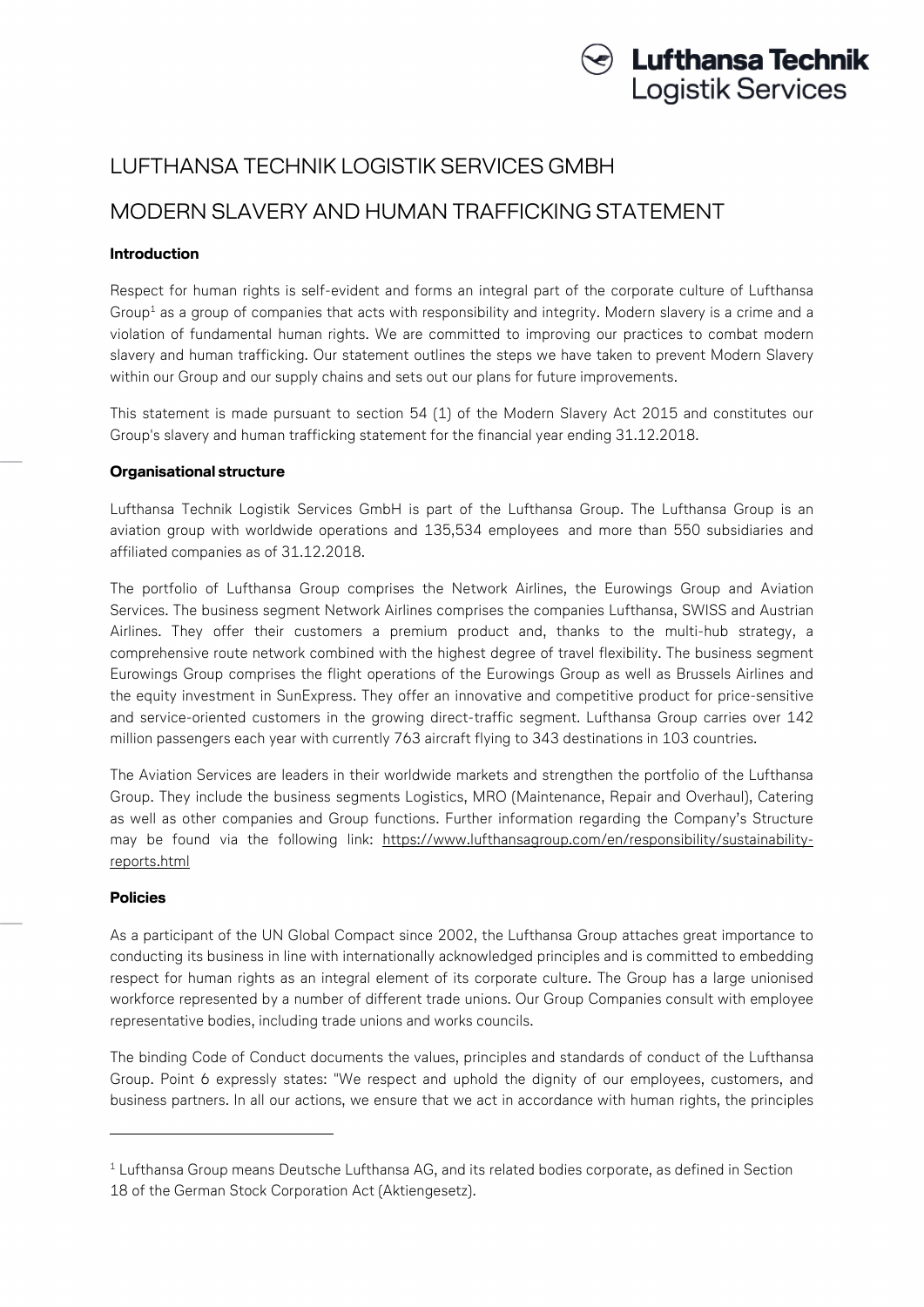of the UN Global Compact, and recognise international labour and social standards. In particular, we reject child labour, forced labour, and exploitation or discrimination of any kind." The Code of Conduct is binding for all bodies, managers and employees of the Lufthansa Group.

The companies are obliged to identify human rights risks and report the type and number of suspicious incidents. Individual complaints can also be made by third parties to the external ombudsman – confidentially if so desired. Employees of the Lufthansa Group can also report to their manager, human resources department or the employee representatives. A works agreement with regard to grievance procedures is already in place for all employees in Germany.

### **Human Rights Working Group**

A Human Rights Working Group was established within the Human Resources and Legal Affairs Division of the Executive Board in 2017 and comprises of representatives from all relevant head office functions as well as Group companies that are potentially at risk. The Project Group monitors and discusses any potential high and extreme risk areas, incidents and actions in relation to Human Rights with the specific field of modern slavery. The Working Group meets at least twice a year to monitor the Group's progress in tackling slavery.

Based on an analysis carried out by Verisk Maplecroft, an advisory company, an overview of all Group companies operating in high-risk and extreme-risk countries was drawn up, i.e. countries where the risk of human rights violations are particularly high. The country overview is regularly updated and regular meetings serve to communicate information and develop a uniform, Group-wide position and strategy. Managers and Human Resources departments at these companies should be made aware of their duty of care to avoid human rights violations and the realisation of risks due to modern slavery. From this year onwards, a specific annex will successively be added to the employment contracts with these managers. In addition, awareness is created by means of focused intranet communications to all the employees in the Group. This includes a statement by the Executive Board member for Corporate Human Resources and Legal Affairs, emphasising the responsibility of the Lufthansa Group as a global company that respects human rights.

### **IATA Resolution on Human Trafficking**

In the reporting year, the Lufthansa Group also signed the Resolution against Trafficking in Persons from the International Air Transport Association (IATA). It supports this industry initiative, in particular by making operational staff, cabin crew and ground staff at the stations aware of the issue of human trafficking.

### **Our Supply Chains**

The Lufthansa Group has more than 40,000 suppliers. The annual procurement volume is about 18 billion euros. To meet the standards it sets for sustainability of its own products, the Lufthansa Group relies on close co-operation with suppliers who share and implement these standards. This approach is also part of the Lufthansa Group's Code of Conduct. The Lufthansa Group expects from its suppliers that they fully comply with current law, guidelines and regulations concerning fair competition, integrity and responsible practices.

The Group procurement policy includes the obligation to assume social and ecological responsibility. It is to be understood as an overriding specification for all procurement guidelines at the Group companies. In addition, it serves as a handbook for buyers and all employees with contacts in the procurement markets. Among other considerations, it requires that these obligations be included in contracts with suppliers:

- to comply with the ten principles of the UN Global Compact;
- to comply with the four basic principles of the International Labour Organisation (ILO);
- to consent to announced and unannounced audits by companies of the Lufthansa Group;